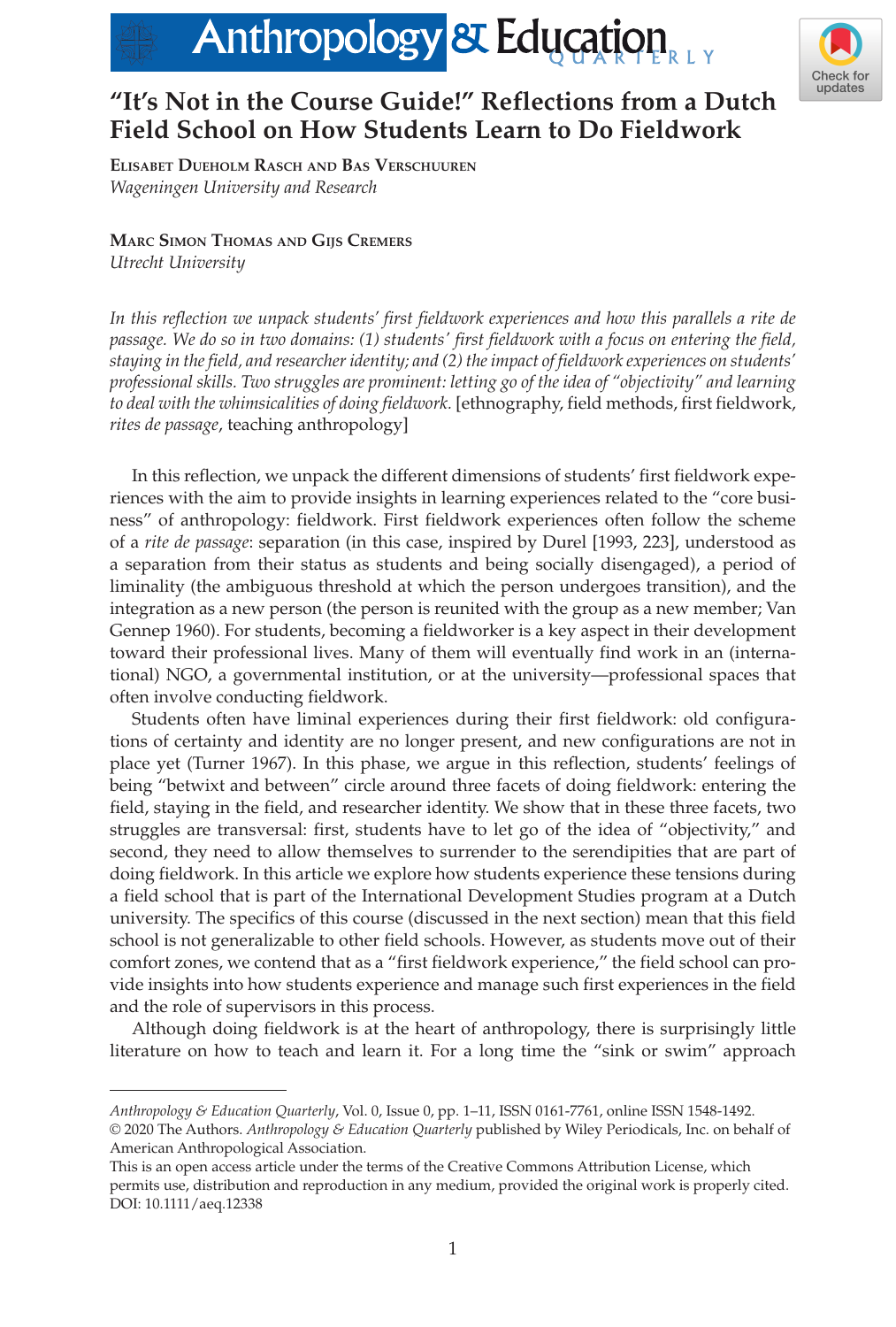was considered the only way to learn how to do fieldwork (Levine et al. 1980; Wallace 1999, 210). The assumption seemed to be that "one could do fieldwork or one could not" (Anderson 1989, 2), and therefore, many anthropologists did not receive any practical training on how to do fieldwork. As a consequence, "doing fieldwork" was surrounded by a certain mystique (Raybeck 1996). Several authors confirm that they did not receive any training in how to write field notes (Jackson 1990). This lack of methodological procedures forced, as Freilich (1970) describes, anthropologists to resort to their own "personal devices," a necessity that was turned into a virtue (Freilich 1970, 14).

Although today several universities offer ethnographic field schools, there is relatively little literature that describes how these field schools work. Levine et al. (1980) describe how they teach participant observation, and Sanjek (1990) was the first to discuss "fieldnote practices." The work of McCurdy et al. (2004) contains overviews of methodology courses and fieldwork exercises. Although this literature provides an interesting impression of how students learn to do fieldwork and the role of supervisors in this process, it leaves untouched students' experiences of "separation" and "liminality."

As an ethnographic analysis of how students learn how to do fieldwork, the contribution of this reflection to the broader field of anthropology and education is two sided. First, it provides for an analysis of how field methods can be taught; it is an ethnographic study on how doing fieldwork is learned. In the literature about anthropology and education, the education *of anthropologists* is almost absent (Taddei & Gamboggi 2016). Second, on a more practical level, this reflection adds to the literature on how to teach field methods. Our contribution to the literature on learning how to do fieldwork is that we look at how "teaching field methods" actually takes place and, most importantly, how students perceive such field schools and learn from them. Although we do so in relation to a specific field school, it provides more general insights into how students experience first fieldwork experiences and how they can be guided through this process.

Our analysis is based on seven years of teaching the subject. The first author of this paper started to teach the course in 2011. The other authors have participated in the course ranging from one to four times. We have analyzed course materials, students' evaluation forms (2012–2018), and students' written reflections. The heart of the material are eighteen interviews that we conducted from October 2015 until February 2016. The interviews were carried out with students who had done the Field Research Practical in the years 2013, 2014, and 2015. The interviews covered students' experiences during the Field Research Practical, using a semistructured interview guide for each interview. All interviews were recorded and transcribed. Through a process of thematic analysis, the central themes were established, these are the topics that form the body of this paper. In order to protect the identity of the former students, the names that appear in this text are pseudonyms.

# **Context and Course Description**

The Field Research Practical takes place at the end of the second study year of the bachelor program. Its duration—four weeks—is framed by programmatic limitations. The student population is predominantly Dutch, white, and female, although over the years we have welcomed more male students. In addition, there is always a small group of German students, who are attracted by the bachelor-level International Development Studies program, which does not exist in Germany. Further internationalization is limited, because the first two years of the bachelor program are offered in Dutch.

The main objective of the course is to let students experience the research process—from research design, via the actual fieldwork (two weeks in Ireland or England), to reporting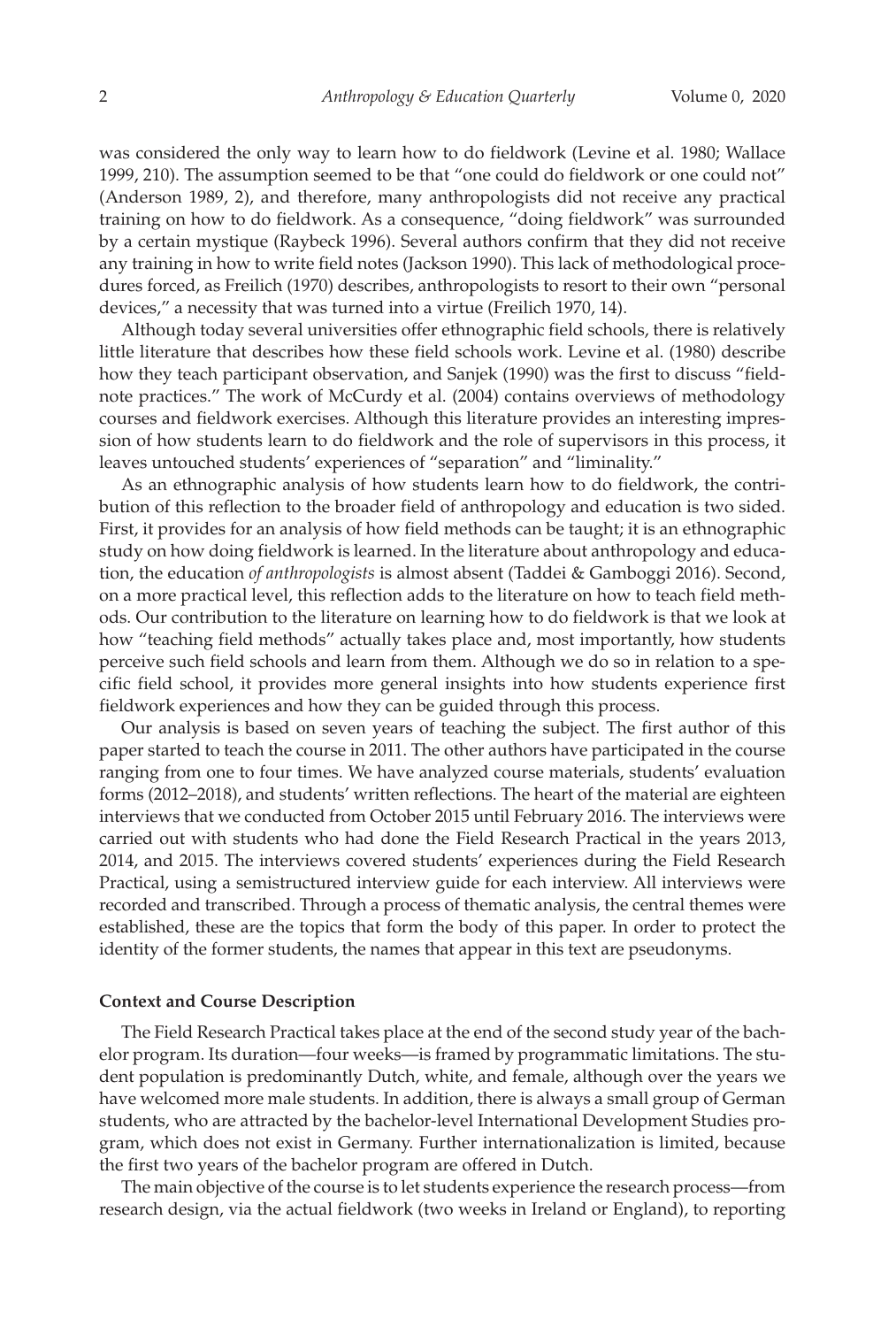on findings—within the relatively safe environment of the field school. Students complete a fieldwork assignment (interviewing, conducting participant observation, making field notes) while living with a host family. After this period of doing fieldwork, the students return to The Netherlands and write their research report. Hence, it is quite a packed program, a pressure cooker so to say. Students enter without any fieldwork experience, and when they come out, they have learned how to prepare for, conduct, as well as report on, field research.

The main task of the supervisors is to guide students through the insecurities and serendipities of fieldwork. This happens through social interaction, building rapport, and reflexivity; ethnographic practices that are turned into teaching tools. Supervisor–student interaction starts during the first workshop of the course and then evolves further through individual field visits, e-mail contact, Whatsapp, and phone calls. As such, supervisors gradually build rapport with "their" students. Mutual trust is necessary to be able to discuss more personal issues that arise during fieldwork, such as homesickness, shyness, fears, or even depression. Supervisors also facilitate the process of reflexivity during their field visits to the students. In addition, students are challenged to reflect on their positionality in the field in their midterm paper as well as final report.

Supervisors apply these teaching tools in a liminal threshold, in which the students wend outside their comfort zones. After Zembylas & Boler (2003), we understand comfort zones as "the inscribed emotional and cultural terrains that we occupy less by choice and more by virtue of hegemony." Outside their comfort zones, but within the safe space of interaction with the supervisor, students are encouraged to question their "cherished beliefs and assumptions" (Boler 1999 in Zembylas 2015), in this case about objectivity, fieldwork identities, and their position in the field. All students, notwithstanding ethnic identity, religious background, and gender, are actively invited to move out of their comfort zone and to reflect on how they experience this. Doing fieldwork for the first time is discomforting. In line with Zembylas (2015), we believe that this creates openings for individual transformations, in this specific case the transformation from "armchair student" to "fieldworker." During the Field Research Practical, like in other ethnographic field schools, the circumstances under which this transformation takes place are more controlled—the university takes care of the travel logistics, organizes the homestay with a host family, provides intensive supervision and supervisors that know the region, among many other things—but still the students move out of their comfort zone and have to surrender to, and deal with, the serendipities and whimsicalities of doing fieldwork. This can be understood as "an experience" that is formative as well as transformative (Turner 1986, 35).

#### **First Fieldwork Experiences**

#### *Entering the Field*

The preparatory methodology course that students follow builds on the idea that good preparation is key to field research. Attention is paid to the importance of a solid research design, the operationalization of research questions, and how to introduce yourself in the field. Although good fieldwork preparations are key (Hammersley and Atkinson 2007), the students are also coached towards being able to handle "the unexpected," being flexible, and relying on the fact that some things depend on serendipity.

Four to five weeks before going to England or Ireland, students are linked to a host family. They contact their families by email, phone, or social media. Students can get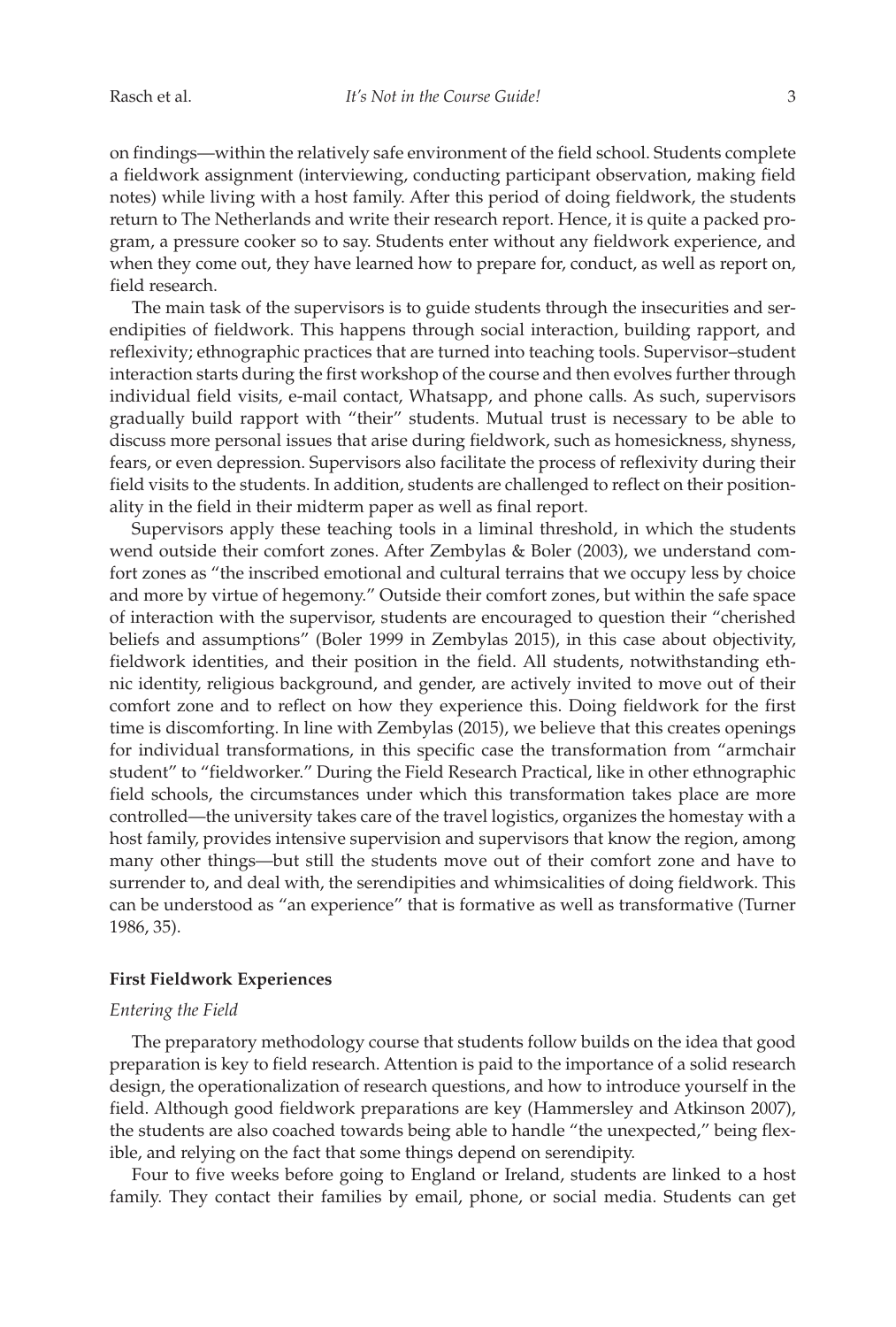nervous about taking this first step, finding it awkward to contact people they do not know. It seems particularly uncomfortable to pick up the phone when host families do not have Facebook or an email address (or do not respond to it): "I have talked to them on the phone before [we took off to Ireland] but I could not understand a single word," is a frequently heard remark. At the same time, contact prior to arriving with the host family can produce feelings of safety.

In the field, living with a host family is an important part of being separated from student life. Martine, for example, remembers how she admired how her host family had created a "safe heaven" in the middle of nowhere, living with six people, dogs, and cats in a very small house in rural Ireland with only one hour of hot water every day. It was living in this family and in these unknown conditions that made it "an experience" for her. The same goes for Emily, but the other way around. The most difficult part of her fieldwork was to live with her host family, as she "could not identify with the way they lived." Although it was a close-knit family, she saw them as indifferent toward each other. She had difficulty understanding how they would not "make more out of it" and were eating and watching television at the same time. Often students are more worried beforehand about the host family than about the research itself. Or, as Lieve said: "I was prepared for the research, I knew that was going to be fine, but the host family … I mean, you have to be able to get along" (Interview Lieve, November 4, 2015).

In both England and Ireland, host families are contacted by and through partner organizations (Roscommon Leader in Ireland and Devon Communities in England) and are briefed about the activities that students will undertake in the field. Some hosts have participated for several years, and new hosts are often recommended by existing hosts and are therefore well-informed about the daily undertakings of the students. The way host families support students' activities, however, might differ. Some host families leave the students alone during the day with a prepared meal to find their own way in the community, while others start making phone calls to arrange interviews for the students on day one. Both have their own challenges; students with over-active hosts have to work hard to make their research their own, defend the way they want to do it, and not only interview the people known by the host. Students who are left alone might feel a little lost at times and may need more guidance from their supervisor. In the past eight years, there has been one case in which we had to find a new host for a student because of a conflict between the host and the student. In such cases, the support of the supervisor is important, as is the reflection on how this shaped the students' fieldwork experience.

After the first encounter with their host family, often followed by doing grocery shopping, having tea and dinner, and a tour of the near surroundings, students start what they consider their "real" fieldwork activities. This means entering the research field and moving out of their (new) comfort zone. In so doing, they start to experience feeling "betwixt and between." They have to do things they normally do not do: talk to people they do not know and engage in (social) activities related to their research. This makes most students insecure, but it also pushes them to explore their boundaries. Lillian for example says:

I'm a social person, but not extremely good at it. Now I just had to say something to the person next to me in church in order to make contact and have dinner and drink coffee with people you don't know at all! (Interview Lilian, November 10, 2015).

Engaging in this other, and at times discomforting, everyday life, is crucial in the separation from their status as "student." Hence, students enter the process of building rapport and relating to the Other through what Stephens would call "making oneself a good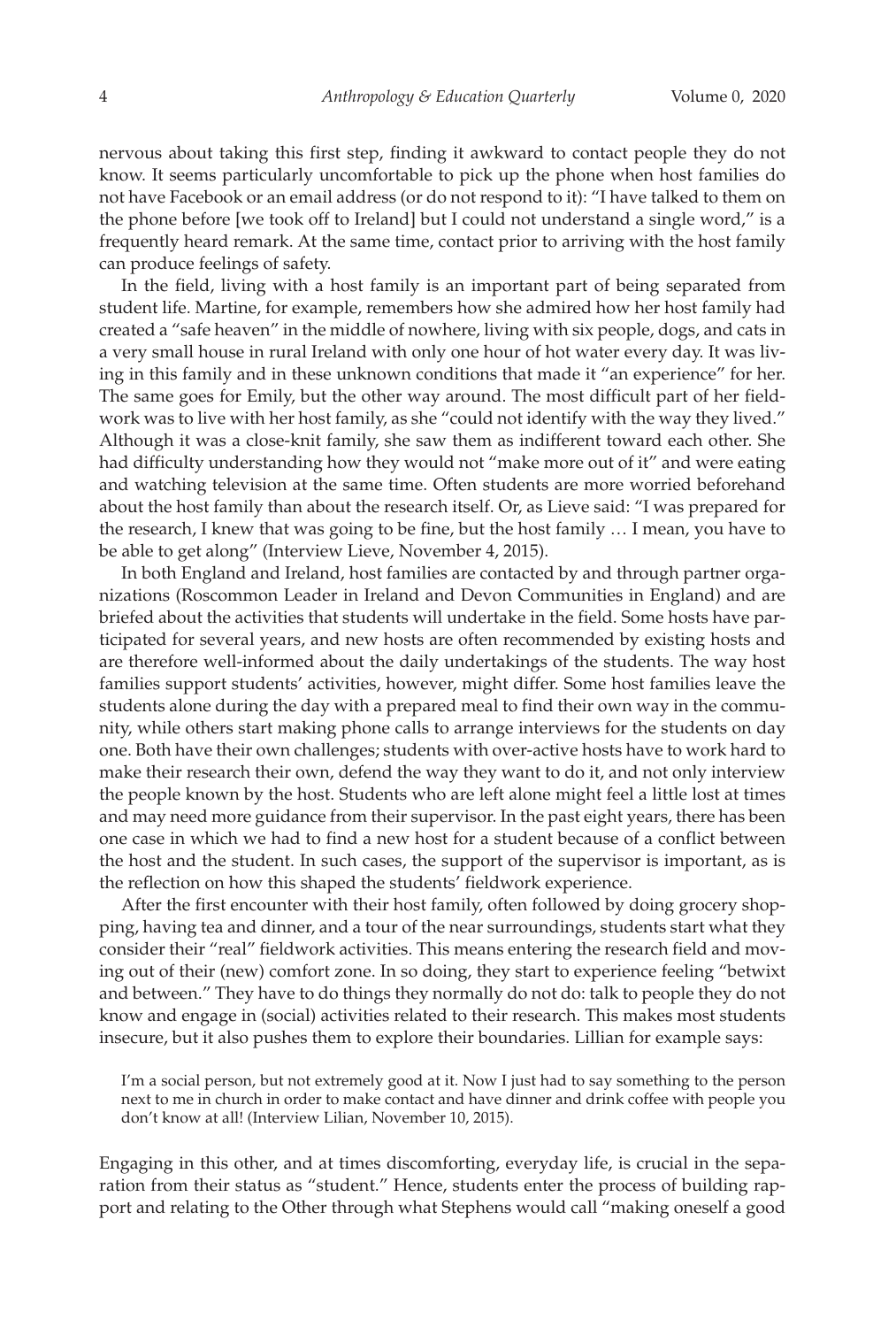neighbour" (Stephens 2014). In line with Stephens we consider that students can learn a lot through "neighborliness." The category of the neighbor transcends other social categories, such as job title or social status, in the service of a more direct relationship with others based on care, compassion, and respect (Stephens 2014, following Ricoeur 1965).

Supervisors coach students through this process of feeling betwixt and between on the one hand, and building rapport outside the comfort zone on the other through field visits during the first days in the field. During the field visits, supervisors and students go through the field log, in which students keep track of all their activities. In case of shyness or anxiety to leave the house, the supervisor might take the students outside and actually engage in informal conversations with research participants to demonstrate how informal contacts can be made.

## *Staying Out: Actively Engaging with the Ethnographic Field [or: interaction angst]*

After mapping their surroundings and having a few informal conversations during the first days of fieldwork, students have to take the step towards doing interviews, more focused participant observation, or developing a survey. For some students, engaging with the ethnographic field is challenging. We have called this phenomenon "interaction angst." Interaction angst can have many different reasons such as being afraid to consume research participants' time, experiencing a culture shock, being homesick, being shy or insecure, or enduring negative experiences in the field. An example of how interaction angst can hamper fieldwork is illustrated by the case of Erik:

Erik studied the relation between sports and social relations/capital. As the fieldwork evolved it became clear that he had trouble getting in touch with people. During a second field visit I took him to the sports' fields and by just greeting and chatting with the young people playing soccer and basketball, I hoped to show him how easy it can be to make contact. But I could feel his resistance against crossing that line. My final attempt was when we walked through town and came by table tennis tables that could be used freely. I suggested that this could be a way to meet people informally, but, I said, if he found that difficult, also a place where some direct observation could be done without interacting with people. As he nodded I sensed that I would probably not find any descriptions of social interactions around the table tennis tables in his final report. (field notes, Field Research Practical, 2015)

Other students show a proactive attitude in overcoming interaction angst, like Thomas, who did research on the role of the police in the perception of safety in a small town in England:

Casting the web of research wider, I developed what I called the "yes-man technique," which meant I had to go with and follow up on any new opportunity that came my way. I had to be proactive to become a researcher!' (Interview Thomas, October 27, 2015)

In a few cases, "interaction angst" manifests itself in a later stage because of negative experiences in the field. In the past eight years, there have been two cases of sexual intimidation that we know of, which have resulted in students being hesitant in approaching research participants.

In all such cases, supervisors can do a lot in guiding the student through the "interaction angst" and uncertainty by way of asking, talking, reflecting, or actually conducting fieldwork in front of the students. In some cases, however, the "interaction angst" extends itself to the supervisor–student relationship. In such cases there might not be enough rapport between the student and the supervisor. Although the supervisors are all very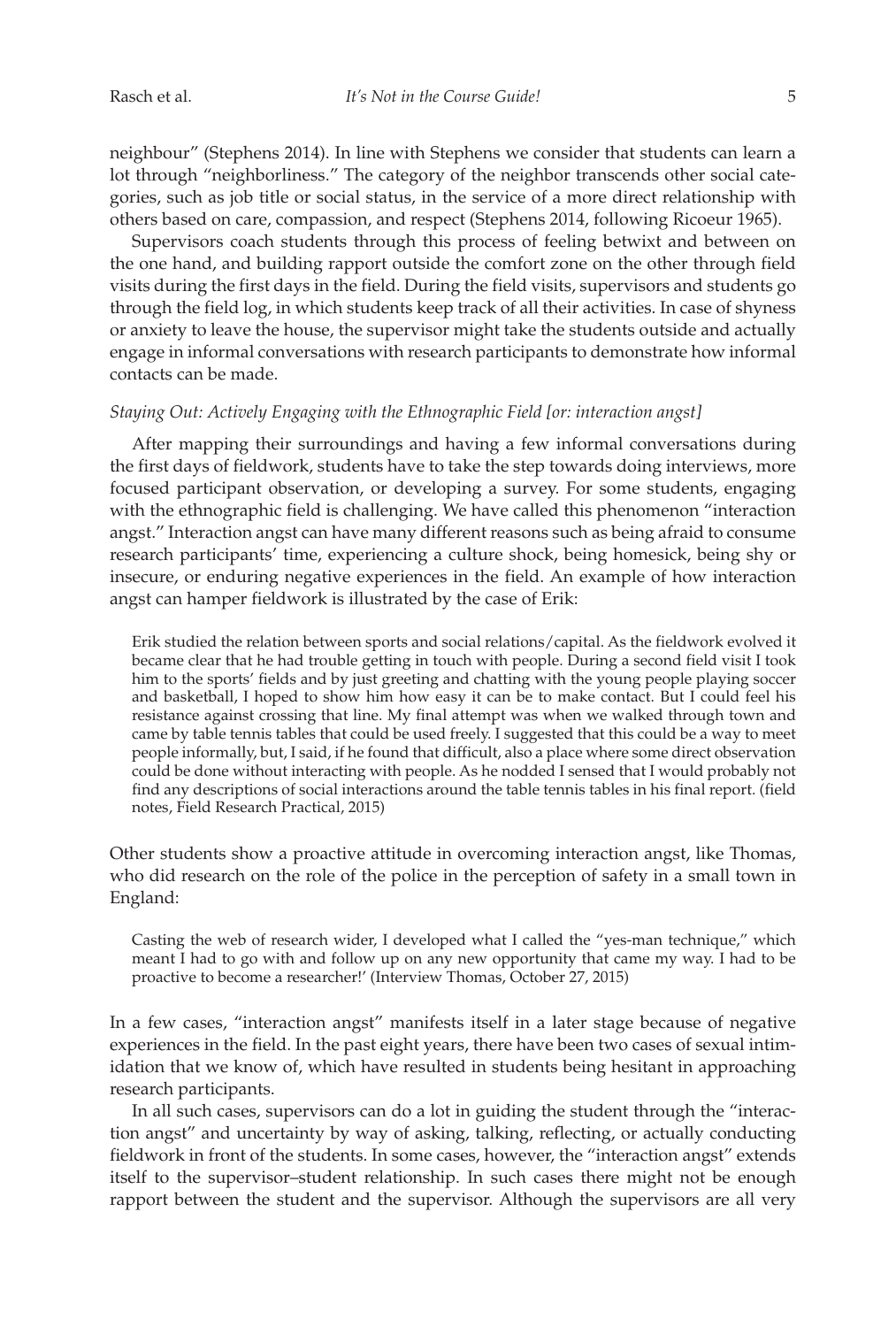dedicated to the course, there are always cases in which there might not be a personal click. Combined with a strong "interaction angst", this may result in non-finalized research reports. Students are, then, not incorporated as a new person into the academic field.

#### *Negotiating Personal and Fieldwork Identities: Me the Researcher versus Me [Name]*

Feeling betwixt and between is further informed by struggles over personal and researcher identities in the process of making oneself a neighbor. The tension between personal and researcher identities comes to the fore when students reflect on their research methods. Although we teach about the limitations of interviews as a method in the preparatory course, all students point out that the hardest part was doing participant observation, resonating with the vast literature on the challenges of participant observation as a method (see, among others, DeWalt and DeWalt 2011). In this part of doing research, the line between "me Lillian/Martine/Emily" and "me the researcher" becomes blurred. Although students find it scary to do interviews and/or to ask people to be interviewed, it feels safer, because their role is clear: they ask the questions and control the interview. In participant observation, their roles become fuzzy. Most students find it difficult to balance distance and interaction, and are afraid that their research will not be "objective" enough when they interact too much. Lillian notes that it sometimes felt as if she was betraying people, doing friendly things partly because of the research. It would have been easier for her, she says, if she could have just observed more from a distance. Sometimes they cannot fully enjoy the participant observation, like Sofie: "I had to be so alert, I was so afraid of missing out on something that I could not really be in the moment itself" (Interview Sofie, November 24, 2015).

Because students are often focused on the separation of personal and professional identities, it can take a while before they experience that informal conversations can lead to valuable research contacts and information related to their research questions. The way this happens often resonates the idea of "play" as discussed by Ricoeur (1981) and Turner (1986), and applied by Stephens (2014). Stephens follows Ricoeur's and Turner's idea of play as something that is transformative and takes place in the subjunctive (liminal) phase (Stephens 2014). Play, then, reveals something to us. It is through playing that students build up rapport, make themselves neighbors, and can eventually overcome the tensions between personal and professional identities. For example, numerous students, to their own surprise, found out that having a pint with locals provided them new contacts as well as valuable information. Jacob recalls what happened when he decided to go to the pub with his host father and his brother:

It was there, after our first pint of Guinness, that they told me that they were happy to see I was all right because they had actually started to wonder whether anything was wrong with me, going to my room reading books and listening to music, who does that? Certainly not a real man! I actually started telling jokes, you know, these really bad ones that I don't even like and feel really ashamed about it, but they liked it and we got along. (Interview Jacob, October 28, 2015)

In the preparatory course about field research methods, students learn about different forms of reflexivity as a way of dealing with the way researcher and personal identities can conflate. During field visits, supervisors talk extensively with students about how their (partial) identities shape the ways they (can) do research and how their methods relate and are relevant to their research questions. In addition, students reflect on their positionality and methodology in three written reflections. Still, along with a perceived clear distinction between researcher and personal identity, students also find it difficult to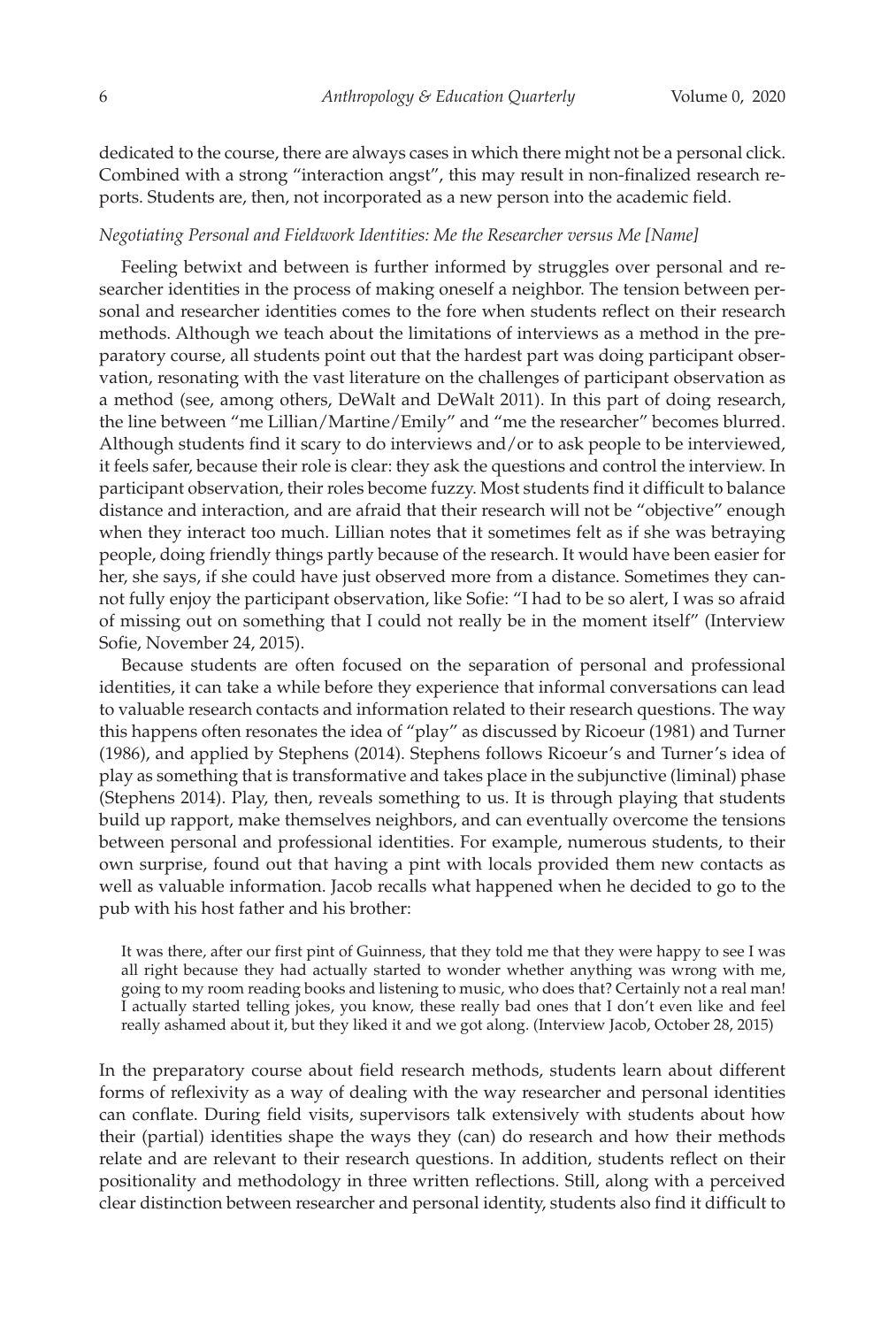recognize how their positionality influenced their findings. Lillian, who did research on social networks in the church, was very confident: "No, it didn't matter at all that I was also a Christian when I did my research in church" (Interview Lilian, November 10, 2015). Emily, doing research on gender relations only reluctantly said: "Well… maybe it was a little easier," (Interview Emily, October 28, 2015) when asked whether her being a girl had influenced the way her research on motherhood developed.

# **From "Armchair Student" to Fieldworker: The Incorporation of the New Person**

"Unforgettable"; "This whole course is just the best course of the bachelor"; "I really learned a lot from it"; "This course really changed my life"; "I think this is the most important learning experience for everybody".

These are just a few quotes that we collected from interviews and course evaluations that show how the Field Research Practical impacted the (professional) lives of students. After having experienced feeling betwixt and between during the two weeks of fieldwork and gradually taking more distance during and after writing their research reports, they have been incorporated as a "new person" (Van Gennep 1960) in academic and professional life; they now belong to that particular community that has completed fieldwork (Raybeck 1996, 14). As "incorporated persons" they have acquired new skills and experienced what "doing field research" entails. They are able to face difficult and, at times, unsettling situations outside their comfort zone. This not only shaped them as persons, it also had effect on how they, after completing their fieldwork, were perceived by others.

Many of the things that students reflect on as transformative in their learning experience are not tangible but rather related to social skills and personal development. Those are the social skills that are needed to build rapport and cope with unexpected fieldwork situations. Lieve, for example, underscores that what she learned was that it is important to, "keep talking in order to gain trust, even though it is not about the research" (Interview Lieve, November 4, 2015). Eva adds to this that it was important for her to learn how to move around with people and that it is extremely important to set the first step yourself. Doing fieldwork, students experience, requires a great amount of flexibility and independence. The everyday practice of being in the field, being a "good neighbor" and building rapport, and not being able to fully control daily fieldwork practicalities help students acquire these capabilities.

In doing so, students learn that it works to step outside their comfort zones and that this is important to the research process. Like Sofie, who says not to remember the theoretical things she was taught during the course but that the practical learning experience is that "you just know what to do in fieldwork situations and that you know how to step outside your comfort zone" (Interview Sofie, November 24, 2015). The same goes for Emily, who did her fieldwork in circumstances that were quite different from what she had anticipated. She was forced out of her comfort zone all the time while staying at a host family whose way of living she did not understand. At first she kept on thinking "What kind of family is this? Why do they live this way?" After a brief period of resisting the situation, she learned to see that she would have to respect how these people lived, even though she could not identify with them. Then she found out they had lost a lot of money the past few years, and she learned how being understanding was a way of building rapport with her host family, and that being friendly and respectful was important in doing so. Leaving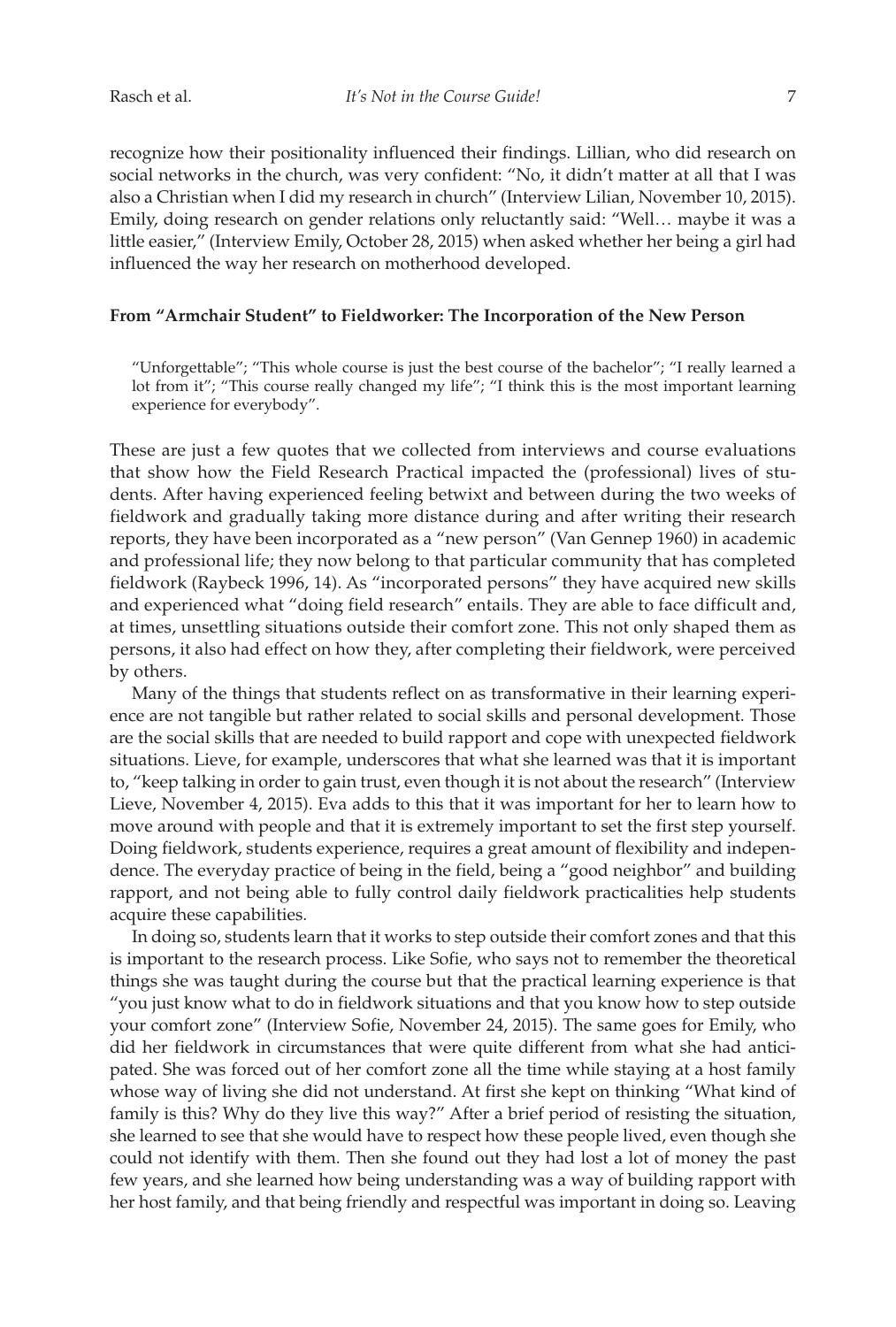the comfort zone allows students to "fit in" and become a neighbor. These "discomforting situations" encourage them to question what they find normal (Coulter et al. 2013).

In addition to developing social skills that make it possible for them to build rapport with their research participants and deal with difficult fieldwork situations, students also learn about themselves as persons. Lieve remembers how she'd thought: "ah research, I can do that," and then she turned out to be less direct in the field than she normally is. Reflecting on this, she says: "you can never know how you react in the field" (Interview Lieve, November 4, 2015). Eva expressed a similar thing:

it really struck me, how you run into yourself, there are things you cannot think of before you go. One day, a priest came over for a visit, and he was shouting really loud. I don't know why, and it was never really explained either. Due to this situation, I felt disconnected from my surroundings and my host family. I knew I had to be strong at that moment, but it really scared me. (Interview Eva, October 25, 2015)

Students are often confronted and challenged by the ways in which they are (un)able to use their social skills in the same ways as they do at home. For some students, the field school is a very stressful and too-unsettling experience. As we discussed in the former section, some students may suffer from interaction angst in the field for various reasons. Often these students conclude that "fieldwork is not their thing," and that they would rather work with, for example, big data sets from behind the computer. Still, most of these students still find the field school a meaningful experience, because they found out more about their skills, preferences, and qualities.

Students often say that they learned several technical, more measurable skills from the course. These skills are very much linked to the learning outcomes "design a field research and formulate research questions" and "use various exploratory research techniques." They appreciate this because, in the words of many, "finally we learn to do practical things." Concretely, students find it important that they were taught beforehand how to set up an interview, how to write field notes, as well as the importance of organizing field materials, how to formulate research questions, and how to link empirical findings to a theoretical framework. At large, students express that they have learned how important it is to organize and to think ahead.

All students see the writing of the research report as a great accomplishment, although it is a stressful one. It is the first time that they write a research report using their own field materials. The process of analyzing their findings and translating those into a research report is challenging. In many cases students feel disoriented and isolated, notwithstanding the intensive daily supervision throughout the writing week. Lieve remembers: "Here you're really on your own, normally you just write something, that's always a smaller thing but this is your own research!" (Interview Lieve, November 4, 2015). Whereas students are used to discussing course literature and assignments with other students, they now have the responsibility to mold their *own* fieldwork data into a readable report. They are the experts on their topic. Many students see the research report as a marker of successfully finishing their research project, as a demonstration, so to say, of their accomplishment as fieldworkers. The transformation they have undergone is also noticed by others. For example, for future supervisors, this experience might be essential to allowing them into next research projects on the master level, for which they need fieldwork experience. For the same reason, many students consider the Field Research Practical to have more impact than the writing of the literature review-based BSc thesis.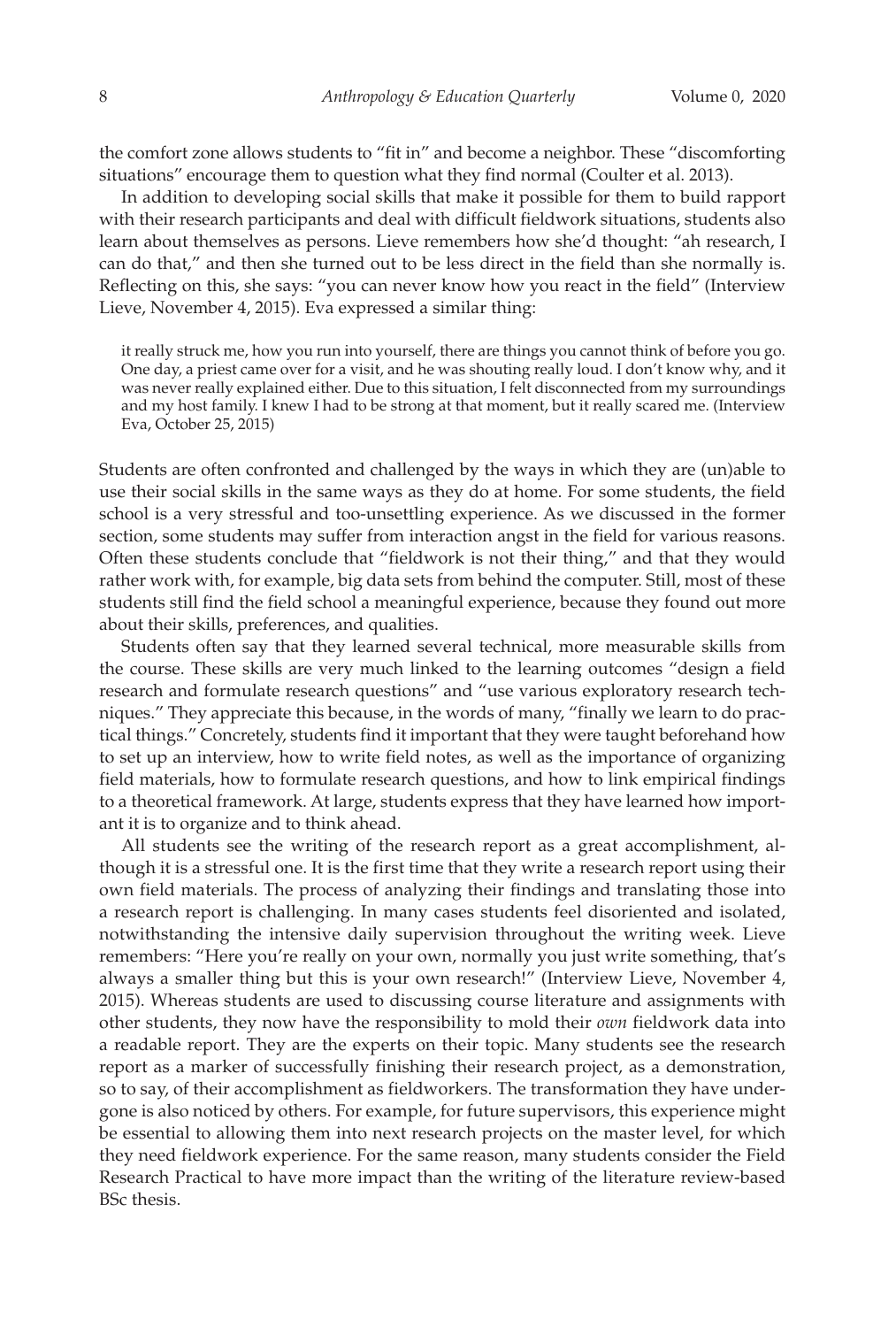What all these different learning experiences boil down to is that the Field Research Practical is not only about the practice of doing research, but also about being able to handle unexpected and difficult fieldwork situations in a setting that is unfamiliar and at times discomforting. Next to expressing a more general trust in knowing what to do when being abroad and how to make your way in an unknown environment, some students see the practical as a good preparation for their master thesis. Lillian, for example, shares how happy she is to know, now that she is going to prepare her thesis, that although it can be difficult to do interviews and to find research participants, it always turns out well because she now knows what doing fieldwork is about. Barbara also considers her experience in Ireland as a good preparation for her thesis: she is happy to know how much she actually likes doing research.

Many students maintain relations with their host families and their fieldwork sites. Some students go back on holidays to Ireland and England, sometimes together with their "real" parents. In almost all cases they remain in touch via Facebook or Whatsapp, and although this might dry out after a couple of years, they continue to speak in a loving and caring way about their host families. Equally, host families remember the students they've hosted throughout the years and often ask whether the supervisors are still in touch with them.

In sum, students, as newly incorporated persons, not only know how to do research, but they also know how to make themselves at home in a context that was formerly unknown to them: they have learned how to go about "discomforting situations," whether this is for research, a student exchange, or a job in another country. They also come to see themselves as researchers, as Thomas remarks when reflecting on his possible role for the community: "I could see that we could contribute to a community blog or a Facebook site about what we do as *researchers*" (Interview Thomas, October 27, 2015). Although supervisors play an important role in providing feedback on chapters and draft versions, most students remember this process as something they completed on their own. This is, we think, partly due to the more distanced relationship between student and supervisor after having been working intensely together in the field.

### **Some Final Reflections**

In this reflection we unpacked the different dimensions of students' first fieldwork experiences. In so doing, we approached the first fieldwork as a *rite de passage* toward becoming a fieldworker (Raybeck 1996, 14). The significance of this *rite de passage* is, as we have demonstrated, that students take another step towards their future professional lives, in which they will, in line with their education, likely fulfill roles as fieldworkers. Although they, as non-anthropology students, would not frame or actively experience the Field Research Practical as a *rite de passage*, they often do see it as a transformative period. We explored two struggles that are at the core of feeling betwixt and between, and manifest themselves as transversal during the process of learning to do fieldwork: letting go of the idea of an objective truth and learning to surrender to the whimsicalities and serendipities of doing fieldwork. These struggles are discomforting and encourage the students to let go of their pre-inscribed ideas about research and, sometimes, about themselves. Awareness about how this impacts students' experiences of their first fieldwork can help supervisors give form to their supervision.

The first struggle, wanting to be objective and finding "the truth out there." makes it difficult for students to engage in more informal relations with research participants and build rapport. For the same reason students may be focused on the number of interviews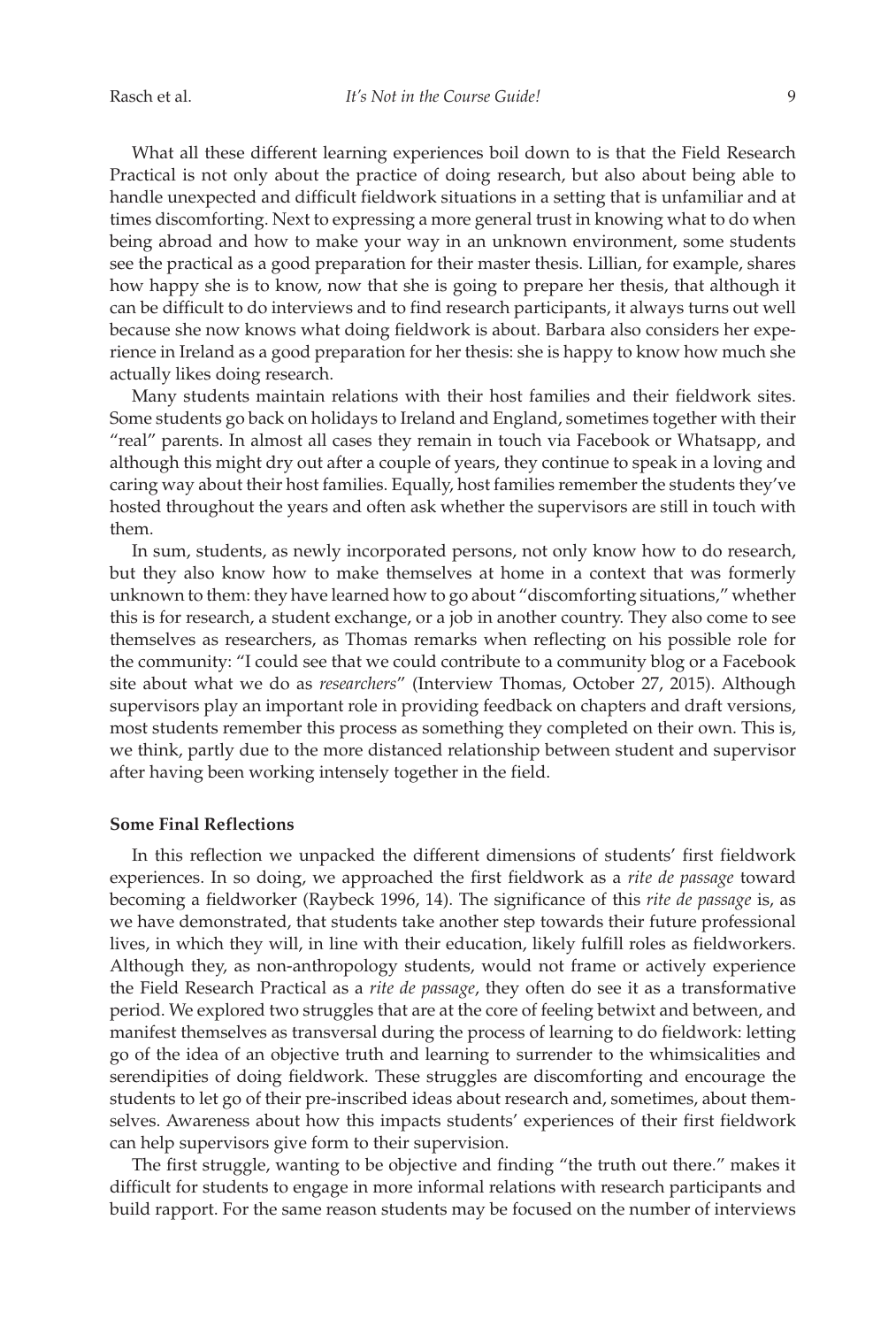they conduct and find it difficult to see the value of participant observation, which is considered less "controllable" and "measurable." This is closely linked to the second struggle, related to the serendipity of fieldwork. Central to this struggle is that students experience difficulties controlling the new situations and localities they find themselves in; there are things you just cannot anticipate. Students have to prepare for the unexpected—it's not in the course guide! —and they find that very challenging. During the Field Research Practical, this can result in difficulties in relating to the field and in meeting and asking people to be interviewed. Not knowing what can happen or how people will react can be paralyzing. In such cases, students often find it easier to keep observing from a distance and long for a research method that allows them to be more anonymous.

These experiences of feeling betwixt and between in discomforting situations are key to fulfilling the learning goals of the course. The tensions that arise from these struggles cause students to learn. Some students even reflect on the Field Research Practical as something that changed their lives and in less extreme cases as a course in which they learned a lot about themselves. Supervisors play an important role in coaching them through this process, making use of basic ethnographic principles that have proven to be important teaching tools: building rapport, social interaction, and reflexivity are not only important tools for students to be able to comply with the learning goals of the course, they are also crucial for the supervisors in order to coach the students through this *rite de passage* that transforms them into fieldworkers.

**Gijs Cremers** is a PhD candidate at the Centre for Latin American Research and Documentation at the University of Amsterdam and lecturer at the Cultural Anthropology department at Utrecht University. ([g.cremers@uu.nl\)](mailto:g.cremers@uu.nl)

#### **References**

- Anderson, B. G. 1989. *First Fieldwork: The Misadventures of an Anthropologist*. Long Grove: Waveland Press.
- Coulter, S., J. Campbell, J. Duffy, and I. Reilly. 2013. "Enabling Social Work Students to Deal with the Consequences of Political Conflict: Engaging with Victim/Survivor Service Users and a 'Pedagogy of Discomfort'." *Social Work Education* 32 (4): 439–52.
- DeWalt, K. M., and B. R. DeWalt. 2011. *Participant Observation: A Guide for Fieldworkers*. Boulder: Rowman Altamira.
- Durel, R. J. 1993. "The Capstone Course: A Rite of Passage." *Teaching Sociology* 21 (3): 223–5.
- Freilich, Morris, ed. 1970. *Marginal Natives: Anthropologists at Work*. New York: Harper & Row.
- Hammersley, M., and Paul Atkinson. 2007. *Ethnography: Principles in Practice*. London: Routledge.
- Jackson, Jean E. 1990. "I am a Fieldnote: Fieldnotes as a Symbol of Professional Identity." In *Fieldnotes: The Makings of Anthropology*, edited by Robert Sanjek, 3–33. Ithaca and London: Cornell University Press.
- Levine, H. G., R. Gallimore, T. S. Weisner, and J. L. Turner. 1980. "Teaching Participant-Observation Research Methods: A Skills-Building Approach." *Anthropology & Education Quarterly* 11 (1): 38–54.
- McCurdy, David W., James P. Spradley, and Dianna J. Shandy. 2004. *The Cultural Experience: Ethnography in Complex Society*. Long Grove, Illinois: Waveland Press.

**Elisabet Dueholm Rasch** is associate professor of Anthropology and Development at Wageningen University and Research. [\(elisabet.rasch@wur.nl](mailto:elisabet.rasch@wur.nl))

**Bas Verschuuren** is a lecturer and researcher at the Forest and Nature Conservation Policy Group at Wageningen University. [\(bas.verschuuren@wur.nl](mailto:bas.verschuuren@wur.nl))

**Marc Simon Thomas** is assistant professor in Sociology of Law at the School of Law of Utrecht University. [\(m.a.simonthomas@uu.nl](mailto:m.a.simonthomas@uu.nl))